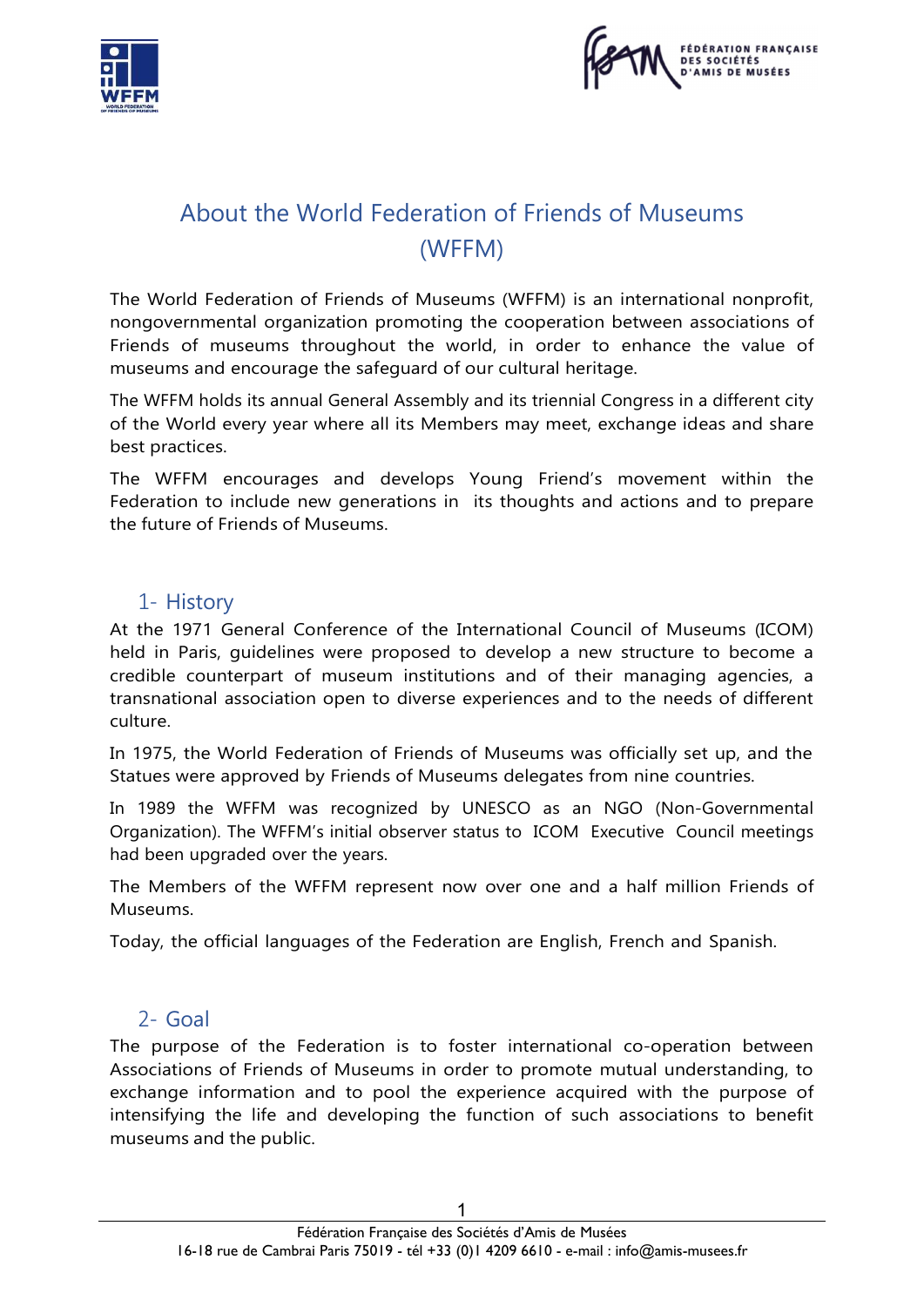



## 3- Function

The Federation collects and circulates among its members, by all appropriate means, information from every part of the world of interest to Friends of Museums, to make and develop contacts and exchanges between national and regional federations and associations of friends of museums.

The "Code of Ethics for Friends and Volunteers of Museums", adopted unanimously by the WFFM at its IX Congress held in Oaxaca, Mexico in 1996, is to provide all members with a guide that contribute towards reinforcing and strengthening the relations between Friends and volunteers of museums and museum professionals.

The "Verona Charter of Young Friends of Museums"" signed by Young Friends during the XVIth Congress in 2017 declares the vision and mission of the Young Friends representatives for the preservation of artistic and cultural heritage through a closer international cooperation.

# 4- Who are "the Friends of Museums"

"The Associations of Friends of Museums" means any nonprofit group constituted to support a museum or museums.

● A "*museum*" is a non-profit, permanent institution in the service of society and its development, open to the public, which acquires, conserves, researches, communicates and exhibits the tangible and intangible heritage of humanity and its environment for the purposes of education, study and enjoyment.

According to this ICOM definition they are different kinds of museums. A museum may be a garden, a site, a reserve, a monument, a house, a village, a library, an archive, a collection…,

**• Friends of Museums.** Major art museums world-wide have long had a 'society', often primarily to raise funds, but in the last decades a wave of small museum expansion in rural, regional, suburban and city areas has caused a new need for Friends' groups that bring the museum closer to its public, and the public closer to its museum.

There are many kinds of Friends: they may be members, volunteers, trustees, associates, honorary curators, supporters, benefactors or taskforce workers.

Friends of Museums may be called a society, an association, the 'Friends of', or anything chosen with the museum management. It may range in number from very few to thousands.

The Friends of Museums may be independent, although closely associated with the management, or they may be a department within the museum.